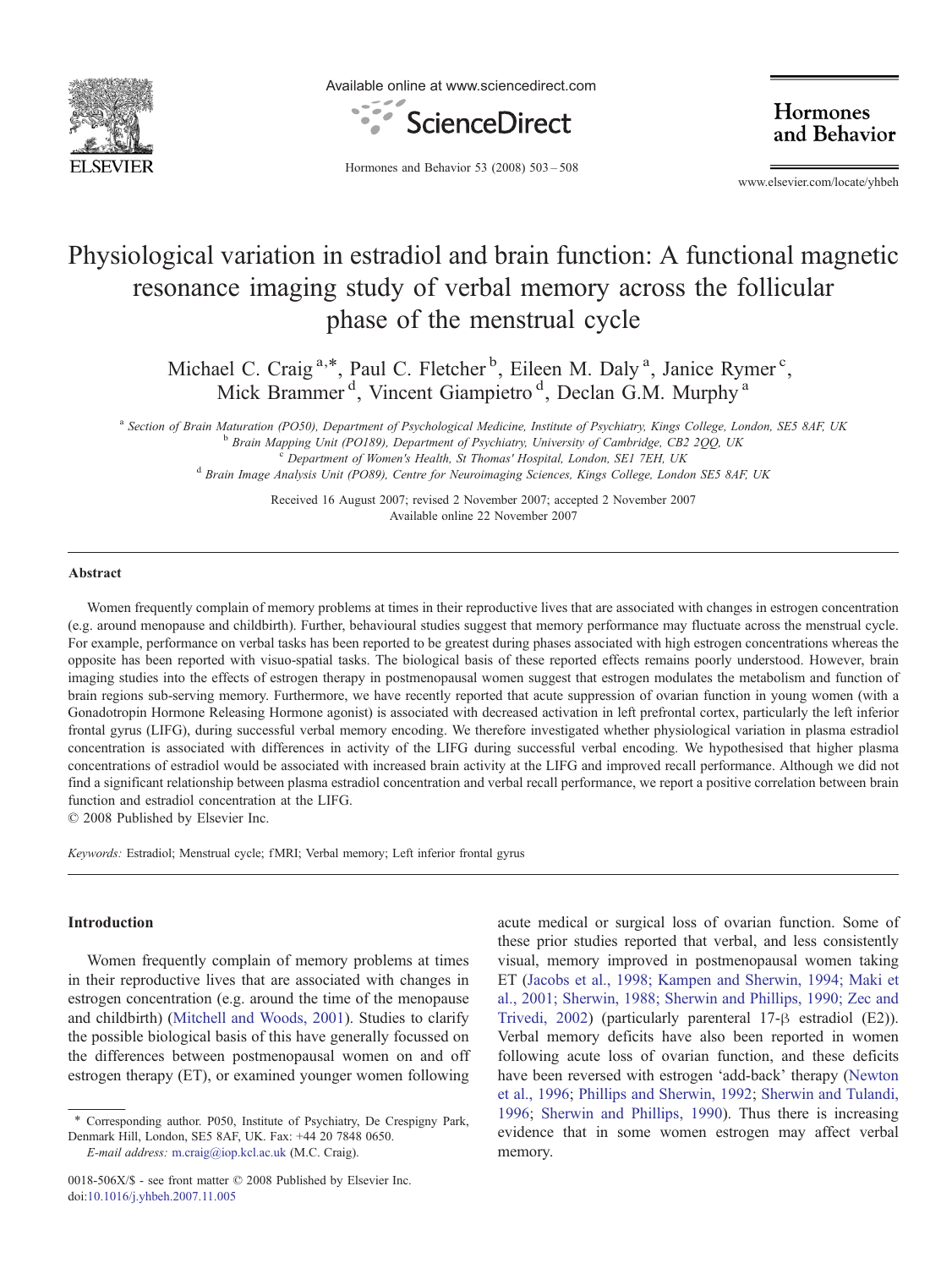The biological basis of these effects remains poorly understood. However, brain imaging studies in postmenopausal women reported that ET modulates the metabolism and function of brain regions sub-serving memory (e.g. hippocampal, frontal, parietal, and temporal regions) [\(Maki and Resnick, 2000; Resnick et al.,](#page--1-0) [1998; Shaywitz et al., 1999\)](#page--1-0). Furthermore, we have recently reported that acute suppression of ovarian function (following administration of a Gonadotropin Hormone Releasing Hormone agonist (GnRHa)) in young healthy women is associated with decreased activation in left prefrontal cortex, and particularly the left inferior frontal gyrus (LIFG), during successful verbal memory encoding [\(Craig et al., 2007](#page--1-0)). This finding is consistent with reports of an association between LIFG activation at encoding with subsequent memory success ([Buckner et al., 2000;](#page--1-0) [Davachi et al., 2003; Jackson and Schacter, 2004; Ranganath](#page--1-0) [et al., 2003; Staresina and Davachi, 2006](#page--1-0)). Also it suggests that modulation of LIFG function may be an important mechanism through which estrogen affects verbal memory formation.

Several previous studies have reported that hormonal variation across the menstrual cycle is associated with significant changes in brain activity during motor and language tasks ([Dietrich et al., 2001; Fernandez et al., 2003; Goldstein et al.,](#page--1-0) [2005](#page--1-0)) but we are unaware of any brain imaging studies to date that have analysed the relationship between the normal variation in estradiol levels across the menstrual cycle and brain function during a memory task. This is, however, an area of potential interest as behavioural studies suggest that memory performance may fluctuate across the menstrual cycle. For example, high estrogen levels are associated with improved performance on verbal tasks, whereas improved performance on visuo-spatial tasks is associated with lower estrogen levels ([Hampson, 1990a,](#page--1-0) [b; Hoff et al., 2001; Rosenberg and Park, 2002; Young-Hoon](#page--1-0) [et al., 2006](#page--1-0)). We therefore carried out the first study to investigate whether physiological variation in plasma estradiol concentration is associated with differences in activity of the LIFG during successful verbal encoding. We hypothesised that higher plasma concentrations of estradiol would be associated with increased brain activity at the LIFG and improved recall performance. In order to avoid the potentially confounding effect of changes in progesterone levels, we limited our analysis to the follicular phase of the cycle (i.e. when progesterone levels are low  $(\leq 8 \text{ nmol/l})$  and estradiol levels are rising).

### **Methods**

#### Subjects

We included 16 right-handed young (26–45 years) pre-menopausal women with regular menstrual cycles. All women signed informed consent as per the Ethics Committee Guidelines of the University of London.

#### Exclusion criteria

All the women were screened to exclude psychiatric disorders using the Structured Clinical Interview for DSM-IV Axis I and II Disorders (SCID-I and SCID-II) ([First et al., 1997a,b\)](#page--1-0). Scores on the Beck Depression and Anxiety Inventories (BDI and BAI, respectively) ([Beck et al., 1988, 1996](#page--1-0)) were also obtained to quantify sub-clinical symptoms of depression and anxiety. General intelligence and cognitive status were measured using the Wechsler Abbreviated Scale of Intelligence (WASI) [\(Wechsler, 1999\)](#page--1-0) and the Mini Mental State Examination (MMSE) [\(Folstein et al., 1983\)](#page--1-0). Women were excluded if they: had an IQ less than 70, a MMSE score less than 27, or they were unable to carry out the cognitive tasks we wished to investigate. They were also excluded if they had a history of: alcohol/drug abuse, significant medical/neurological problems affecting brain function, were taking regular prescribed medication (including the contraceptive pill), or did not have regular menstrual cycles. All subjects had routine blood tests prior to the study day to exclude women with significant abnormalities in full blood count; plasma glucose; or liver renal, thyroid, or ovarian function. They also had blood tests on the day of the scan and excluded if their progesterone levels were greater than 8 nmol/l.

#### Stimulus materials

Stimulus lists were created using nouns randomly selected from the MRC psycholinguistic database [\(http://www.psy.uwa.edu.au/MRCDataBase/uwa\\_mrc.](http://www.psy.uwa.edu.au/MRCDataBase/uwa_mrc.htm) [htm\)](http://www.psy.uwa.edu.au/MRCDataBase/uwa_mrc.htm). Initially two lists were created; a 300-word list composed of 'living' nouns (e.g. apple, liver) and a 300-word list composed 'non-living' words (e.g. chair, mountain). Words ranged in their written frequency of use between 1 and 30 per million [\(Kucera and Francis, 1967](#page--1-0)) and were between four and eight letters in length. These lists were then used to create three 100-word encoding lists (A–C) and six 100-word recognition lists. Lists were matched with respect to word length or frequency of use. Encoding lists were made up of 50 words from the 'living' word lists and 50 words from the 'non-living' word list. Each of the two 100-word recognition lists included 50 'old words' from the originally encoded list and 50 'new words' that had not been in the encoded list. The 'new words' included an equal number of 'living' and 'non-living' items. Each of the three encoding lists (A–C) therefore had two associated recognition lists, each made up of 50 'old words' from the encoded list and 50 'new words'. An additional 16 words were selected from the word pool to create a practice list for the study task.

#### Encoding task

Subjects were asked to decide whether words presented to them represented a 'living' or 'non-living' object by moving a mounted joystick, on their righthand-side, to the left ('living' object) or right ('non-living' object). They were informed that the purpose of this task was to help them learn the words which they would later be asked to recognise. Women were presented with 100 words, each for a period of 200 ms, with an inter-stimulus interval of 200 ms.

### Recognition task

The recognition memory test consisted of the 100 'old-words' that had previously been presented, together with 100 'new-words' (lures) divided into two lists of 100 words presented 5 min apart. For each word, volunteers had to decide whether they had seen the word before during the experiment by moving the mounted joystick, on their right-hand-side, to the left ('old-word') or right ('newword'). The words were presented in the same manner as in the encoding task.

#### Stimuli presentation

Each woman was randomly allocated one of the three encoding lists (A–C) and their reciprocal recognition lists. Words were back-projected with an LCD projector (Proxima Desktop Projector 5500) onto a screen 2.5 m from the subject's head in white upper case Times New Roman 48-point font on a black background and were visible to the subject via a prism mounted on the head coil. The paradigms were programmed in Microsoft Visual Basic Professional 6.0 and presented on a PC running MS Windows XP.

#### Procedure

Before entering the scanner, women were given an explanation about the tasks and undertook a short practice session using a laptop computer to familiarise themselves with the tasks.

Scanning began with a ∼20 min structural scan. Volunteers then performed the encoding task which lasted ∼10 min. They were then given two unrelated tasks lasting for a period of ∼25 min whilst remaining in the scanner. They were